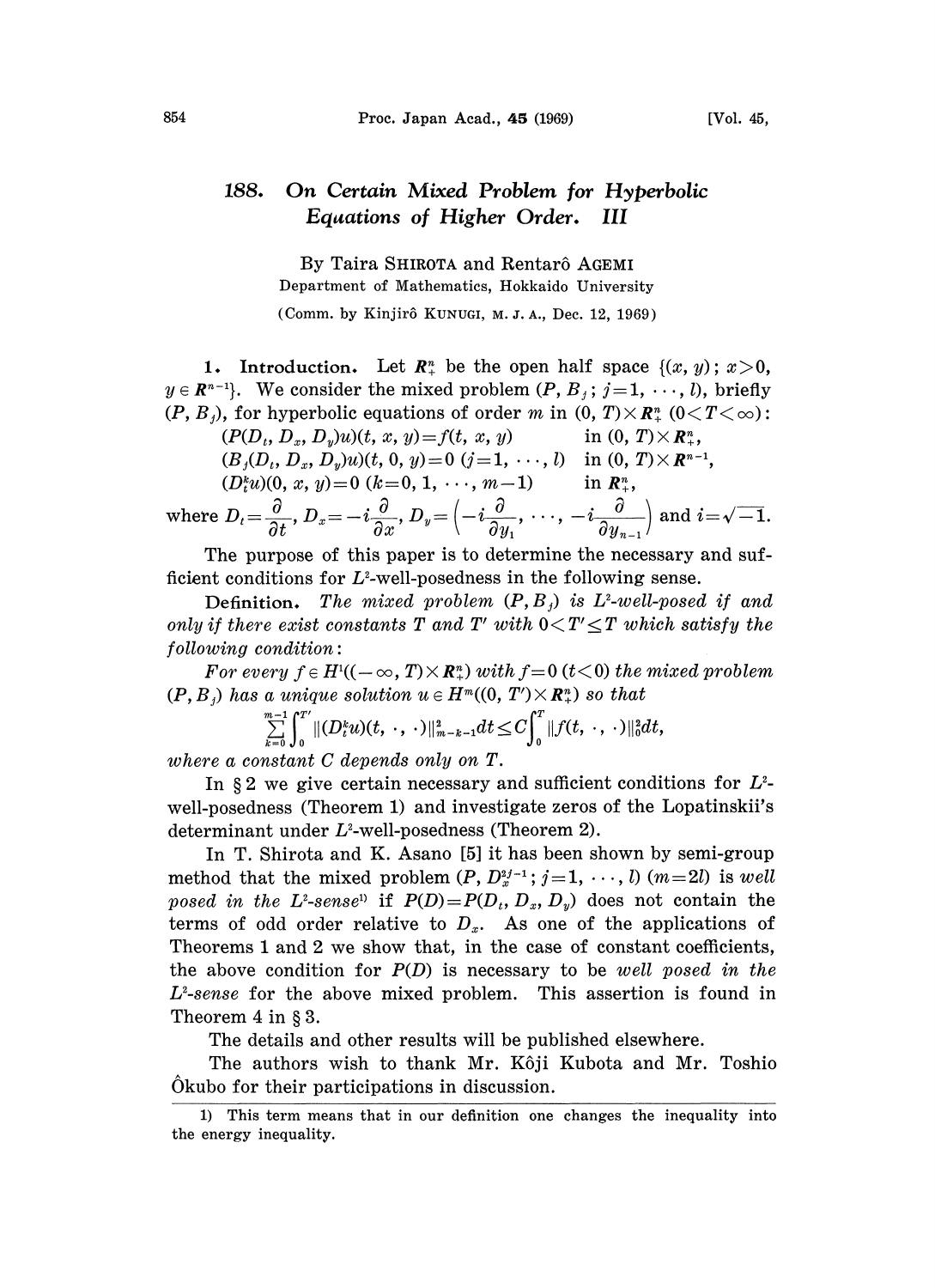2. Necessary and sufficient conditions for  $L^2$ -well-poseness. Let  $P(D)$  and  $B<sub>j</sub>(D)$  (j=1, ..., l) be homogenuous differential operators of order m and  $m_j(m_j < m)$  with constant coefficients respectively. We assume that  $P(D)$  is strongly hyperbolic relative to t-direction and the hyperplane  $x=0$  is non-characteristic for  $P(D)$ . Then it is easily seen that the number  $l(m-l)$  of the roots  $\lambda_i^*(\tau, \sigma)$   $(j=1, \dots, l)$   $(\lambda_k^*(\tau, \sigma))$  $(k=1, \dots, m-l)$  in  $\lambda$  of the characteristic equation  $P(\tau, \lambda, \sigma)=0$ located in the upper (lower) half  $\lambda$ -plane is constant for any  $(\tau, \sigma)$  with Re  $\tau > 0$  and  $\sigma \in \mathbb{R}^{n-1}$  respectively.

 $>$ 0 and  $\sigma \in \mathbb{R}^{n-1}$  respectively.<br>Throughout this paper we use the following Fourier-Laplace transforms and norms.

$$
\hat{u}(\tau,\lambda,\sigma) = \int_0^\infty dt \int_0^\infty dx \int_{R^{n-1}} e^{-\tau t - i\lambda x - i\sigma y} u(t, x, y) dy,
$$
  
\n
$$
\hat{u}(\tau, x, \sigma) = \int_0^\infty dt \int_{R^{n-1}} e^{-\tau t - i\sigma y} u(t, x, y) dy,
$$
  
\n
$$
|||u(t, \cdot, \cdot)|||_{k}^2 = \sum_{j=0}^{k} ||(D_i^j u)(t, \cdot, \cdot)|||_{k-j}^2,
$$
  
\n
$$
|||\hat{u}(\tau, \cdot, \cdot)|||_{k}^2 = \sum_{j=0}^{k} \int_{R^{n-1}} (|\tau|^2 + |\sigma|^2)^{k-j} d\sigma \int_0^\infty (D_x^j \hat{u})(\tau, x, \sigma)|^2 dx \text{ (Re } \tau \ge \gamma > 0),
$$

where  $\sigma y = \sigma_1 y_1 + \cdots + \sigma_{n-1} y_{n-1}$ ,  $|\sigma|^2 = \sigma_1^2 + \cdots + \sigma_{n-1}^2$ ,  $\gamma$  is arbitrarily fixed and  $|| \cdot ||_h$  is the norm in Sobolev space  $H^h(\mathbb{R}^n_+)$   $(h=0, 1, \dots)$ .

We define the Lopatinskii's determinant  $R(\tau, \sigma)$  as follows:

$$
B(\tau, \sigma) = \det (B_1(\tau, \lambda_k^*(\tau, \sigma), \sigma), \cdots, B_l(\tau, \lambda_k^*(\tau, \sigma), \sigma); k \downarrow 1, \cdots, l),
$$
  

$$
R(\tau, \sigma) = B(\tau, \sigma) / \prod_{\substack{m \in \mathbb{N} \\ m \neq j}} (\lambda_k^*(\tau, \sigma) - \lambda_j^*(\tau, \sigma)).
$$

Note that  $R(\tau, \sigma)$  is analytic in Re  $\tau > 0$  and real analytic in  $\mathbb{R}^{n-1}$ . Let V be the set  $\{(\tau, \sigma)\colon R(\tau, \sigma)=0\}$ , Re  $\tau>0$ ,  $\sigma \in \mathbb{R}^{n-1}\}$  and  $S(\tau)$  the analytic variety  $V \cap \{(\tau, \sigma) : \sigma \in \mathbb{R}^{n-1}\}\$ . Then we have  $\alpha V = V$  and  $\alpha S(\tau) = S(\alpha \tau)$ for every  $\alpha > 0$ .

Applying now the Fourier-Laplace transform to the equations in the problem  $(P, B_j)$  we obtain the boundary value problem  $(\hat{P}, \hat{B}_j)$  of the ordinary differential equations depending parameters  $(\tau, \sigma)$  with the ordinary different Re  $\tau > 0$  and  $\sigma \in \mathbb{R}^{n-1}$ :

 $(P(\tau, D_x, \sigma)\hat{u})(\tau, x, \sigma) = \hat{f}(\tau, x, \sigma)$  in  $\mathbb{R}^1_+$ ,  $(B_j(\tau, D_x, \sigma) \hat{u})(\tau, 0, \sigma) = 0 \quad (j=1, \dots, l).$ 

Let  $R_i(\tau, x, \sigma)$  be the determinant replacing the j-column in  $R(\tau, \sigma)$  by the transposed vector of  $(e^{ix\lambda_1^+(\tau,\sigma)}, \dots, e^{ix\lambda_l^+(\tau,\sigma)})$  and  $\Gamma = \Gamma(\tau, \sigma)$  a closed Jordan curve in the lower half  $\lambda$ -plane enclosing all the roots  $\lambda_k^-(\tau, \sigma)$  $(k=1, \dots, m-l)$ . If  $R(\tau, \sigma)$  is not zero for some  $(\tau, \sigma)$  with  $\text{Re } \tau > 0$ and  $\sigma \in \mathbb{R}^{n-1}$ , then it is well known that for every  $\hat{f}(\tau, \cdot, \sigma) \in C_0^{\infty}(\mathbb{R}^1)$  the boundary value problem  $(\hat{P}, \hat{B})$  has a unique solution  $\hat{u}(\tau,\cdot,\sigma) \in C^{\infty}(\bar{R}_{+}^{1}),$ which is written in the form:

$$
\hat{u}(\tau, x, \sigma) = \frac{1}{2\pi} \int_0^{\infty} G_1(x, s, \tau, \sigma) \hat{f}(\tau, s, \sigma) ds + \frac{1}{2\pi} \int_0^{\infty} G_2(x, s, \tau, \sigma) \hat{f}(\tau, s, \sigma) ds,
$$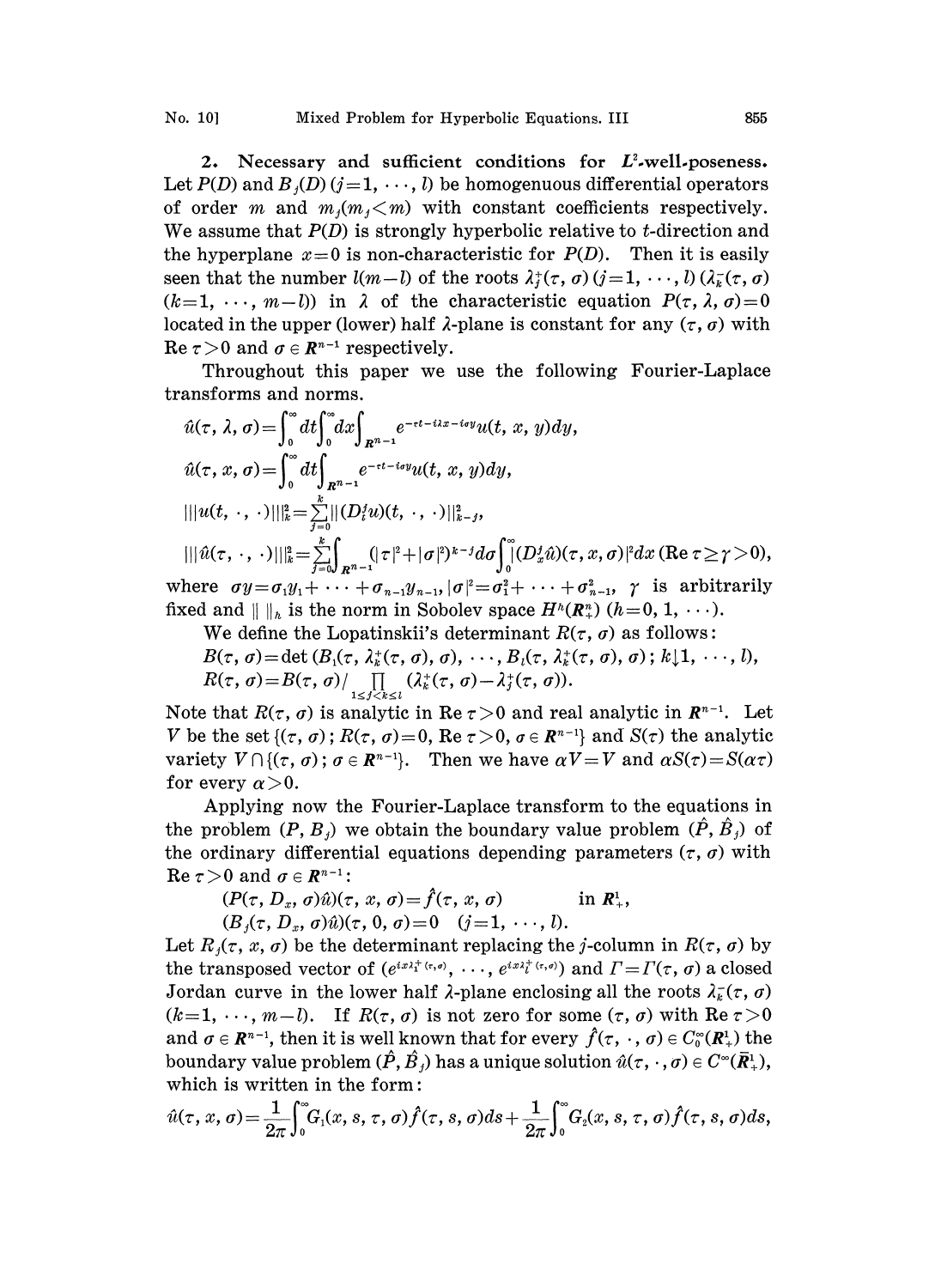where 
$$
G_1(x, s, \sigma) = \int_{\Gamma} \frac{e^{i(x-s)\lambda}}{P(\tau, \lambda, \sigma)} d\lambda
$$
,  
\n $G_2(x, s, \tau, \sigma) = -\sum_{j=1}^{l} \frac{R_j(\tau, x, \sigma)}{R(\tau, \sigma)} \int_{\Gamma} \frac{B_j(\tau, \lambda, \sigma)}{P(\tau, \lambda, \sigma)} e^{-is\lambda} d\lambda$ .

Let  $\Sigma_+$  be the set {( $\tau',\,\sigma'\rangle$  ;  $|\tau'|^2+|\sigma'|^2{=}1.$  Re  $\tau'{>}0,\,\sigma'\in$   $R^{n-1}\}$  and  $\bar\Sigma_+$ its closure. Set  $V' = V \cap \Sigma_+$ . When A is a subset of  $\Sigma_+$  we denote the complement of A in  $\Sigma_{+}$  by  $A^{c}$ . Then we have the following

Theorem 1. If  $S(\tau)$  is not the whole space  $\mathbb{R}^{n-1}$  for every  $\tau$  with Re  $\tau > 0$ , then the mixed problem  $(P, B_i)$  is L<sup>2</sup>-well-posed if and only if the following condition  $(I)$  is satisfied:

> For every  $(\tau_0, \sigma_0') \in (\bar{\Sigma}_+ - \Sigma_+) \cup V'$  there exist a neighbourhood  $U(\tau_0, \sigma_0')$  and a constant  $C(\tau_0', \sigma_0')$  such that for any  $(\tau', \sigma')$  $e \in U(\tau_0', \sigma_0') \cap \Sigma_+ \cap V'^c$

(1) 
$$
\| (D_x^k G_2)(x, s, \tau, \sigma) \|_{\mathcal{L}(L^2(s>0), L^2(x>0))} \leq \frac{C(\tau_0', \sigma_0')}{\text{Re } \tau'}
$$

$$
(k=0, 1, \dots, m-1),
$$

where  $\| \ \|_{\mathcal{L}(L^2({}_{s>0}), L^2({}_{x>0})}$  is the operator norm from  $L^2(s>0)$  to  $L^2(x>0)$ .

To prove Theorem <sup>1</sup> we need the following lemmas. Hereafter we denote various positive constants by C.

Lemma 1. If a polynomial  $P(\tau, \xi)$  of degree m is strongly hyperbolic relative to  $\tau$ , then we have for any  $(\tau, \xi)$  with  $\text{Re } \tau > 0$  and  $\xi \in \mathbb{R}^n$  $|P(\tau, \xi)|^2 \geq C(\text{Re }\tau)^2(|\tau|^2+|\xi|^2)^{m-1}.$ 

Lemma 2. If the assumption in Theorem <sup>1</sup> and the condition (I) are satisfied, then for every  $(\tau, \sigma) \notin V$  and  $f \in H^{k+1}((-\infty, \infty) \times \mathbb{R}_{+}^{n})$  $(k=0, 1, \ldots)$  with  $f=0$  ( $t<0$ ) the boundary value problem  $(\hat{P}, \hat{B})$  has a unique solution  $\hat{u}(\tau, \cdot, \sigma) \in H^{m+k}(\mathbb{R}^1)$  so that

 $(\text{Re } \tau)^2 |||\hat{u}(\tau,\cdot,\cdot)\||_{m-1+k}^2 \leq C |||\hat{f}(\tau,\cdot,\cdot)\||_k^2$  for any  $\tau$  with  $\text{Re } \tau \geq \gamma > 0$ , where  $\gamma$  is arbitrarily fixed and a constant C depends only on  $\gamma$ .

Lemma 3. If the assumption in Theorem <sup>1</sup> and the condition (I) are satisfied, then for every  $a > 0$  and  $f \in H^{k+1}((-\infty, \infty) \times \mathbb{R}_{+}^{n})$  $(k=0, 1, \dots)$  with  $f=0$   $(t<0)$  the mixed problem  $(P, B)$  (taking  $T=\infty$ ) has a unique solution u which satisfies  $e^{-at}u \in H^{m+k}((0, \infty) \times \mathbb{R}^n)$  and the following estimate

$$
\int_0^{\infty} e^{-2at} |||u(t,\cdot,\cdot)||_{m-1+k}^2 dt \leq \frac{C}{a^2} \int_0^{\infty} e^{-2at} |||f(t,\cdot,\cdot)||_{k}^2 dt,
$$

where a constant C does not depend on  $u, f$  and  $a$ .

The following lemma is used in proof of necessity of Theorem 1.

Lemma 4. Let f be a function in  $L^2((-\infty, \infty) \times \mathbb{R}^n)$  whose support is contained in  $(0, T) \times \mathbb{R}^n$  and u a function satisfying  $e^{-at}u$  $e \in H^m((0, \infty) \times \mathbb{R}^n)$  for some  $a > 0$  and  $(D_t^k u)(0, x, y) = 0$   $(k = 0, 1, \dots, m-1)$ in  $\mathbf{R}_{+}^{n}$ . If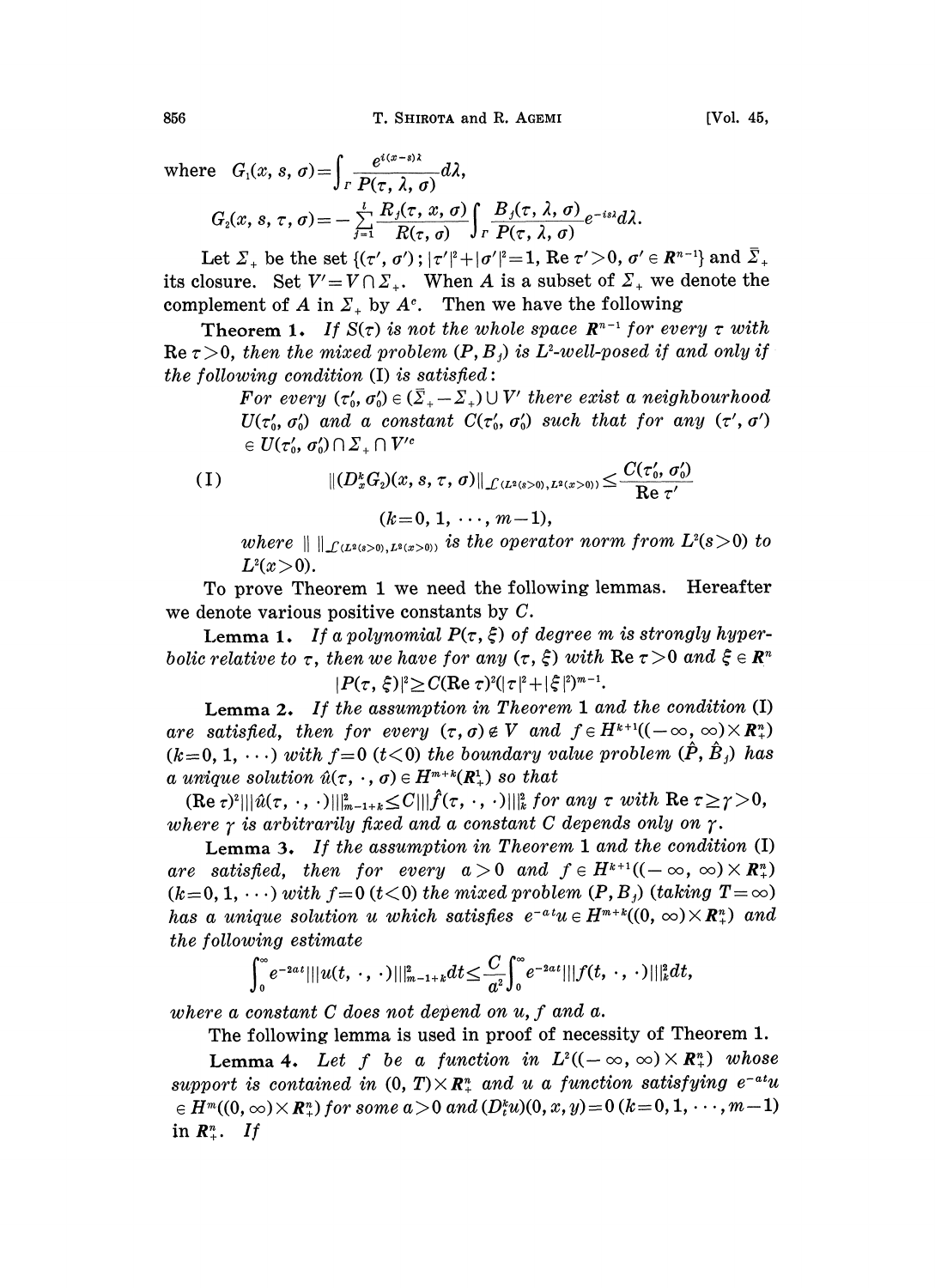$$
\int_0^{\infty} e^{-2at} |||u(t, \cdot, \cdot)|||^2_{m-1} dt \leq C \int_0^{\infty} |||f(t, \cdot, \cdot)|||^2_0 dt,
$$

then we have

 $\| \| \hat u (\tau,\,\cdot,\,\cdot) \|\|_{\mathfrak{m}-1}^2 {\leq} C_0 C \Big\}_{-\infty} \| |\widehat{f} (a+i\eta,\,\cdot,\,\cdot) | |\|^2_0 d\eta \quad for \ any \ \tau \ with \ \ {\rm Re} \$ where the constant  $C_0$  depends on a and the support of f.

Next we state the following theorem which shows that  $S(\tau)$  must be the cone surface with its vertex at the origin in  $\mathbb{R}^{n-1}$ .

**Theorem 2.** Suppose that the hyperplane  $x=0$  is non-characteristic for  $B_i(D)$   $(j=1, \dots, l)$  and  $m_1 < \dots < m_l$ . If the mixed problem  $(P, B_i)$  is L<sup>2</sup>-well-posed, then the varieties  $S(\tau)$  don't depend on  $\tau$  with  $\operatorname{Re}\tau>0.$ 

By Theorem 2 and the theory of characters of unitary group [6] we obtain

**Corollary.** Under the same assumptions in Theorem 2, if  $B_1(D)$ does not contain the terms relative to  $D_t$  and the mixed problem  $(P, B_i)$  is L<sup>2</sup>-well-posed, the  $S(\tau)$  is empty for any  $\tau$  with  $\text{Re}\,\tau > 0$ .

. Applications. First we describe necessary and sufficient conditions for  $L^2$ -well-posedness by the terms of reflection coefficients. To define reflection coefficients, for every  $(\tau_0, \sigma_0) \in \bar{\Sigma}_+ - \bar{\Sigma}_+$  we rearrange the roots  $\lambda_i^*(\tau', \sigma')$   $(j=1, \dots, l)$  in a sufficiently small neighbourhood  $U(\tau_0', \sigma_0') \cap \bar{\Sigma}_+$  such that  $\lambda_{j_1}^+(\tau_0', \sigma_0') = \cdots = \lambda_{j_{q-1}}^+(\tau_0', \sigma_0')$   $(j_1 = 1), \cdots$ ,  $\lambda_{j_q}^{\dagger}(\tau'_0, \sigma'_0) = \cdots = \lambda_{j_{q+1}-1}^{\dagger}(\tau'_0, \sigma'_0)$   $(j_{q+1}-1=l)$ . Then we define reflection coefficients  $C_{k,j}(\tau',\lambda,\sigma')$   $(k=1,\cdots,q; j=j_k,\cdots,j_{k+1}-1)$  by the equality

$$
\sum_{j=1}^l \frac{R_j(\tau',x,\sigma')}{R(\tau',\sigma')}B_j(\tau',\lambda,\sigma') = \sum_{k=1}^q \sum_{j=j_k}^{j_{k+1}-1} C_{k,j}(\tau',\lambda,\sigma')\gamma_{k,j}(\tau',x,\sigma'),
$$

where  $\gamma_{k, j_k}(\tau', x, \sigma') = e^{ix\lambda_{jk}^+(\tau', \sigma')}$ ,

$$
\gamma_{k,j}(\tau', x, \sigma') = x^{j-jk} \int_0^1 d\theta_1 \cdots \int_0^1 \theta_1^{j-jk-1} \cdots \theta_{j-jk}^{-1} e^{ixg} j^{(\tau', \sigma'; \theta)} d\theta_{j-jk},
$$
  
\n
$$
g_j(\tau', \sigma'; \theta) = \lambda_{j_k}^+(\tau', \sigma') + (\lambda_{j_{k+1}}^+(\tau', \sigma') - \lambda_{j_k}^+(\tau', \sigma'))\theta_1 + \cdots + (\lambda_j^+(\tau', \sigma') - \lambda_{j-1}^+(\tau', \sigma'))\theta_1 \cdots \theta_{j-j_k} \quad (j_k < j < j_{k+1}).
$$

The following condition is introduced by S. Agmon [1].

Condition  $(\sharp)$ . The multiplicity of a real root  $\lambda(\tau, \sigma)$  in  $\lambda$  of the Condition (#). The multiplicity of a real root  $\lambda(\tau, \sigma)$  in  $\lambda$  of characteristic equation  $P(\tau, \lambda, \sigma) = 0$  is at most double for every  $(\tau, \text{with Re } \tau = 0 \text{ and } \sigma \in \mathbb{R}^{n-1})$ .

Then we have the following

**Theorem 3.** Suppose the condition  $(\sharp)$ . If  $S(\tau)$  is not the whole space  $\mathbb{R}^{n-1}$  for every  $\tau$  with  $\text{Re}\,\tau > 0$ , then the mixed problem  $(P, B_i)$  is space  $\mathbb{R}^{n-1}$  for every  $\tau$  with  $\text{Re}\ \tau > 0$ , then the mixed problem  $(P, B_j)$ <br>L<sup>2</sup>-well-posed if and only if the following condition (II) is satisfied:

For every  $(\tau'_0, \sigma'_0) \in (\bar{\Sigma}_+ - \Sigma_+) \cup V'$  there exist a neighbourhood<br>
(II)  $U(\tau'_0, \sigma'_0)$  and a constant  $C(\tau'_0, \sigma'_0)$  such that for any  $(\tau', \sigma') \in U(\tau'_0, \sigma'_0) \cap \Sigma_+ \cap V'$